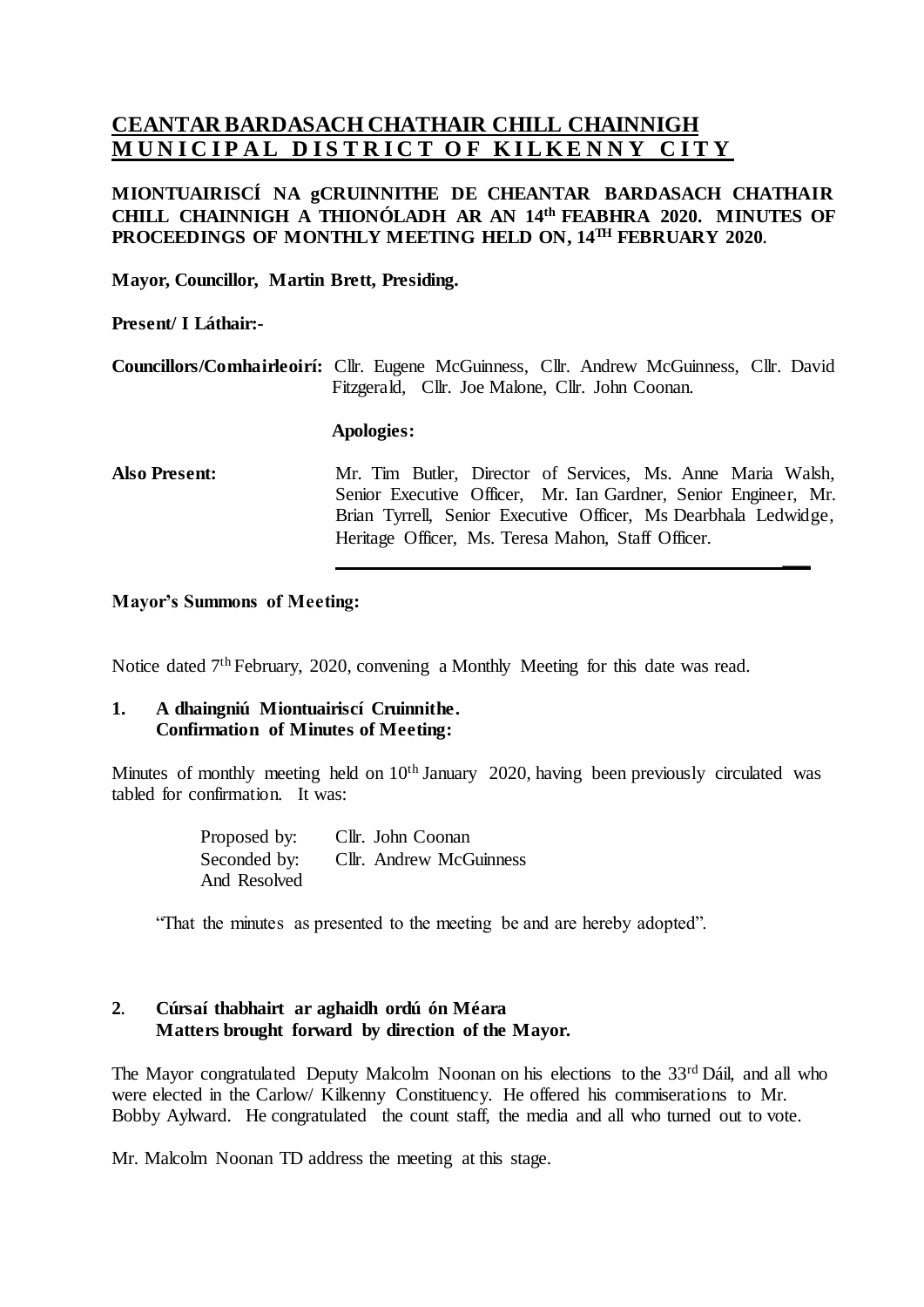The Mayor acknowledged the following Projects/Events which he attended and will attend:

- Leadership in Sport Fund raising event for St Kieran's College.
- Launch of Trad Festival 2020.
- •Congratulations to Adrian Fogarty for being chosen as Grand Marshal for the St. Patrick day Parade and to all involved in the Festival.
- •Congratulations to all involved in the new City Bus Service on surpassing targets.

Mr. Tim Butler confirmed that the St. Patricks Day Parade will take the same route as last year but John Street will be a big part of the celebrations with plenty of stalls and a carnival atmosphere. Representations have been made to Cllr Fitzgerald to see if any form of hospitality could be provided to participants at the end of the parade. The Committee welcomes suggestions for the Festival.

Cllr. Joe Malone raised the proposed meeting for Taxi Drivers. Cllr. Eugene McGuinness explained that a letter was being drafted to go to all Taxi Drivers asking them to appoint a representative. Once a representative is appointed the meeting will be called. Mr. Tim Butler confirmed that this matter will be mentioned at the Task Force meeting to be held on Tuesday 18<sup>th</sup> February.

#### **Votes of Sympathy**

The Members joined with the Mayor in offering a Vote of Sympathy to the families of the following recently deceased:

Maura Jordan, 1 Fr. Albert Place, Kilkenny. Nicky Power, 4 Hazel Grove Kilkenny. Liam O'Sullivan, 40 Newpark Close, Kilkenny. Statia O'Hara Leggettsrath, Kilkenny. John Fitzgerald, Assumption Place, Kilkenny.

# **3. Staidéar Treoshuímh Chill Chainnigh Kilkenny Orientation Study**

Mr Tim Butler explained that a report had been commissioned by Faílte Ireland and Kilkenny County Council to examine the behaviour of visitors to Kilkenny with the aim of increasing the time they spend in the City. The report looked at the physical access and awareness of what is on offer in the City and the ease of movement into and around the City. The key findings of the report found that visitors to the City were unaware what was on offer beyond The Parade and that the inconsistency of signage and maps was confusing. The key recommendations included a the inconsistency of signage and maps was confusing. review of signage, redesign of the mapping, improve crossings, emphasising the centre of gravity for the city, defined visitors' carparks and continue improvement to the public realm. Funding to carry out the recommendations will come from Destination Town Funding, URDF, Kilkenny County Council own funding and the Road Works Programme.

Members welcomed the strategy and looked for further updates as it develops.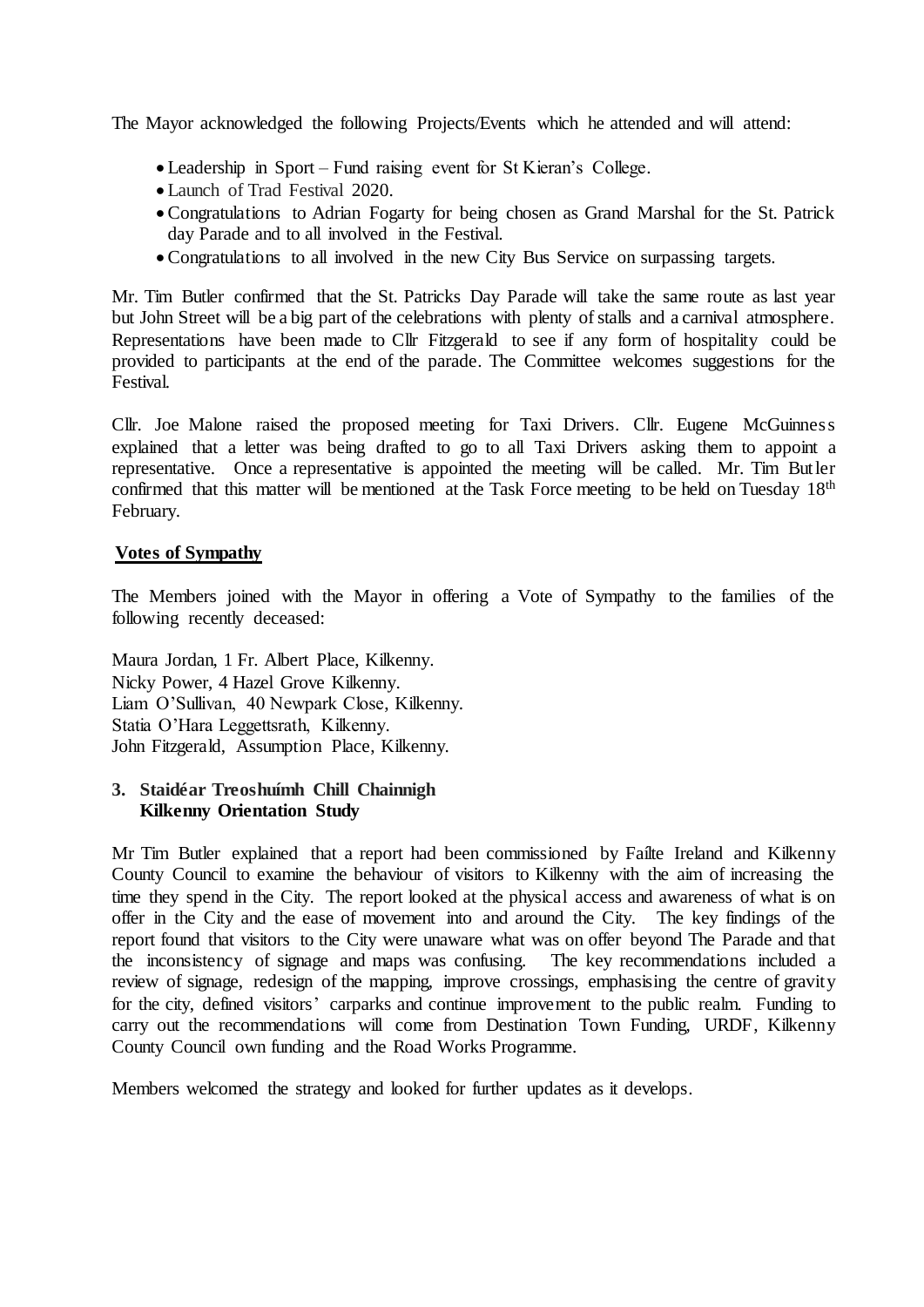# **4. Nuashonrú ar thionscadail bóithre. Update on Road Projects**

Mr Ian Gardner, City Engineer, provided a report for Members detailing road work updates for February. The report included information on footpath works and miscellaneous works scheduled to commence in February. The report also gave details on the Evans Home site, the City Bus Service, election posters. He confirmed from results of a traffic survey that speeding is not an issue on Nuncio Road.

The members thanked Mr. Gardner for the report and raised the following queries/comments in relation to roads:

- Plan to address the dangers of mature trees in older housing estates.
- Sign for Cootes Lane.

Mr. Ian Gardner and Mr. Butler responded to the Members queries. Mr. Gardner asked members if they wished to wait until the review of the signage for the city was completed before erecting the sign on Cootes Lane. It was:

> Proposed by: Cllr. Joe Malone Seconded by: Cllr. John Coonan And Resolved

"That the sign for Cootes Lane be erected now."

# **5. Clár Truailleáin Chomhairle Contae Chill Chainnigh**. Kilkenny County Council Pollinator Programme.

Ms. Dearbhala Ledwidge, Heritage Officer, gave a presentation to Members on Kilkenny County Council's Pollinator Programme. She explained the importance of pollination and reminded Members that Kilkenny County Council was the 1<sup>st</sup> Local Authority to sign up to the Pollinator Framework Agreement. The Framework lists 30 Actions under 7 Actions Area's and includes, protecting, mowing, planting, nesting, pesticides, awareness and tracking progress. She asked that Members continue to support policies and plans for biodiversity, encourage public buy-in, promote the programme, use the bee logo and allocate resources where possible.

The Members congratulated Ms. Ledwidge on the presentation and asked a few questions. Ms. Ledwidge responded to Members.

# **6. Fógra Foriarratais in ainm an Comh. Martin Brett dar data 13th January 2020 Notice of Motion in the name of Cllr Martin Brett received 13th January 2020**

"That Kilkenny County Council investigate every avenue to come up with a workable solution to alleviate the ongoing parking problem that is occurring on a daily basis in Maidenhill Housing Estate just off the Kells Road " It was:

> Proposed by: Cllr. Martin Brett Seconded by: Cllr. Joe Malone And Resolved